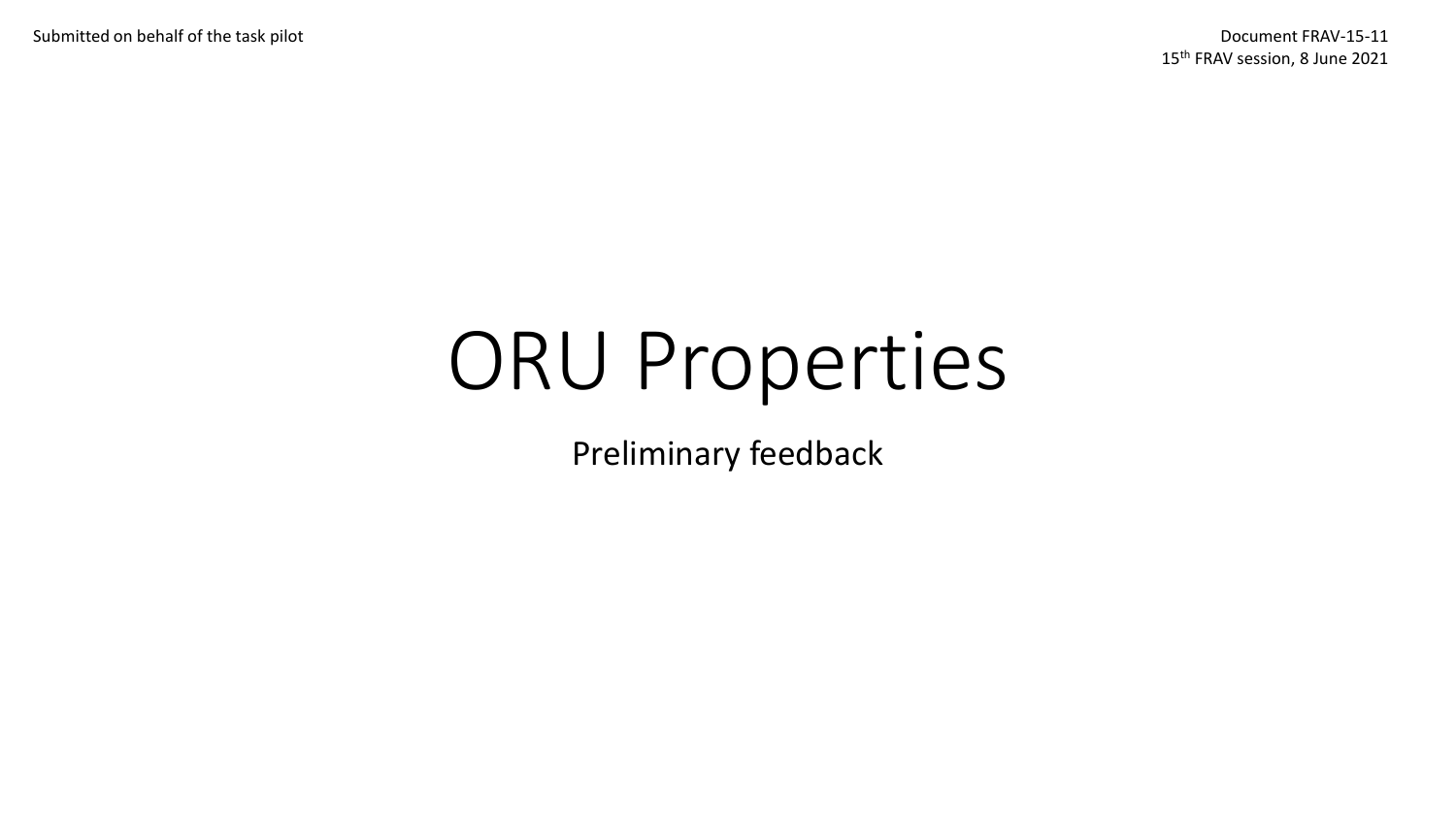## ORU properties data table

| <b>ORU</b> cases                                 | <b>Physical</b>                                                                                                | <b>Functional</b>                                                                                                    | <b>Behavioral</b>                                                                                                                                        |
|--------------------------------------------------|----------------------------------------------------------------------------------------------------------------|----------------------------------------------------------------------------------------------------------------------|----------------------------------------------------------------------------------------------------------------------------------------------------------|
| <b>Vehicles</b>                                  |                                                                                                                |                                                                                                                      |                                                                                                                                                          |
| 23. Police vehicles                              | Special livery, markings,<br>audible, light signals.                                                           | Rapid, safety-critical transport.<br>Law enforcement: road and vehicle                                               | Higher relative speeds.<br>Special rights of passage.<br>Exemptions from traffic laws.<br>Signal motorists to stop.                                      |
| 24. Rescue vehicles                              | Special livery, markings,<br>audible, light signals.                                                           | Rapid, safety-critical transport.                                                                                    | Higher relative speeds.<br>Special rights of passage.<br>Exemptions from traffic laws.                                                                   |
| 25. Disabled (broken down)<br>vehicles           | Abnormal position on<br>roadway.<br>Hazard flashers.                                                           |                                                                                                                      | May be stopped in emergency lane,<br>road shoulder, protruding or fully in<br>lanes of travel. May move to rejoin<br>traffic. May have occupants nearby. |
| 26. Other automated/<br>connected (V2V) vehicles |                                                                                                                |                                                                                                                      | These vehicles need to have two-way<br>information exchange with road side<br>unit or other automated/connected<br>vehicles.                             |
| <b>Pedestrians/VRU</b>                           |                                                                                                                |                                                                                                                      |                                                                                                                                                          |
| 27. Child pedestrian                             | <b>Size</b><br>Vulnerable<br>Children us<br>slowly, also<br>child are sn<br>adult, whic<br>more dama<br>crash. | <b>Common and special properties</b><br><b>Basis for safety needs/requirements</b><br>Request input to improve table | Slow speed<br><b>Edictable motion</b><br>en may perform iregular<br>viour, such as sudden cut<br>den swerve                                              |
| 28. Adult pedestrian                             | They are vulnerable<br>during a crash with                                                                     |                                                                                                                      |                                                                                                                                                          |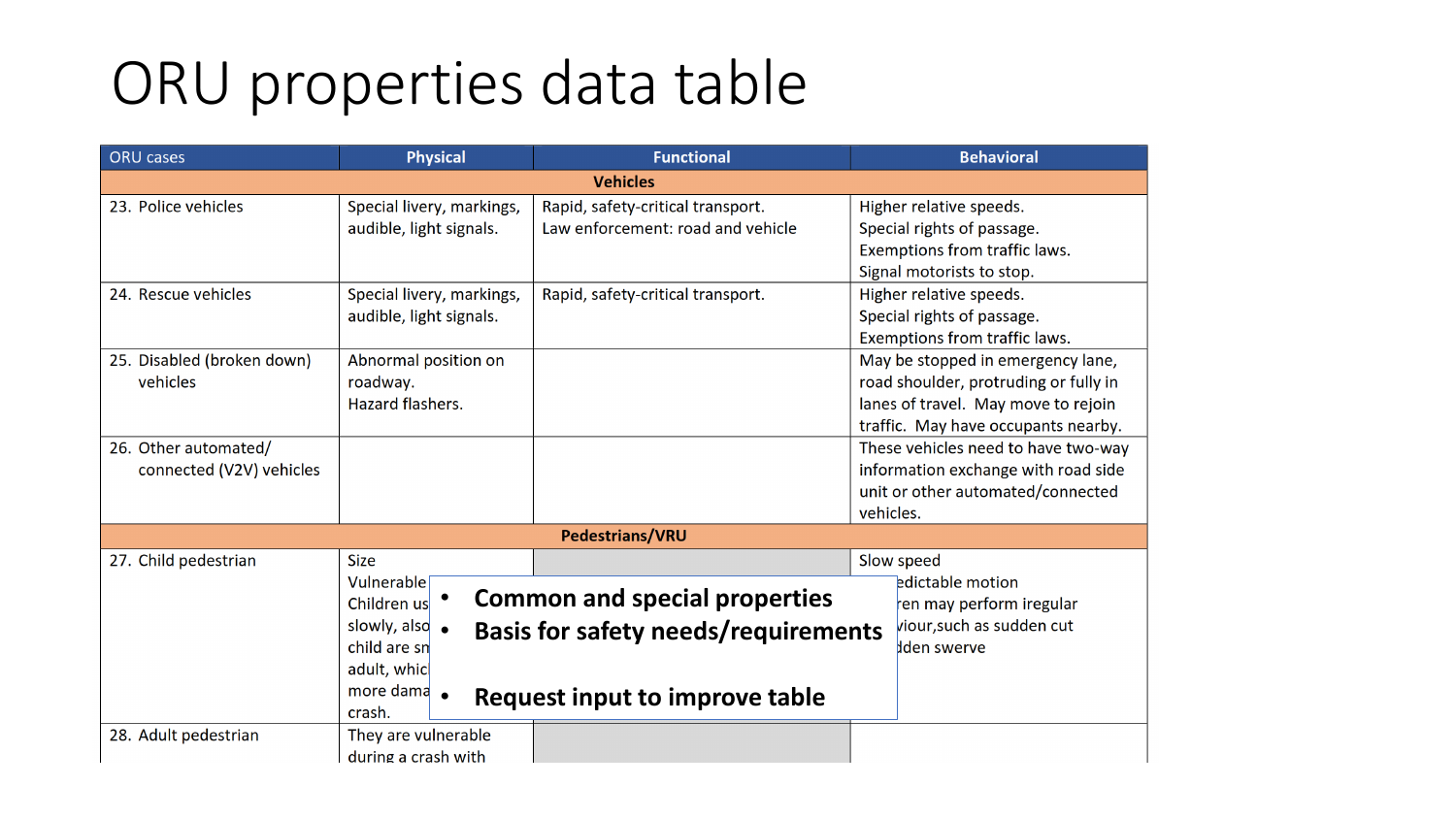### Performance-relevant ORU properties

#### **Physical**

- Mobility (fixed/mobile)
- Dimensions
- Path (fixed/free)
- Visual markings
- Audible signals
- Light signals
- Visibility
- Vulnerability
- Location

- Personal transport
- Mass transit
- Transport of children
- Commercial goods
- Dangerous goods
- Exceptional cargo
- NRMM
- Emergency
- Law enforcement

#### **Functional Behavioral**

- Relative speeds
- Trajectories
- Predictability
- Authority
- Legal exemptions
- V2V relationships